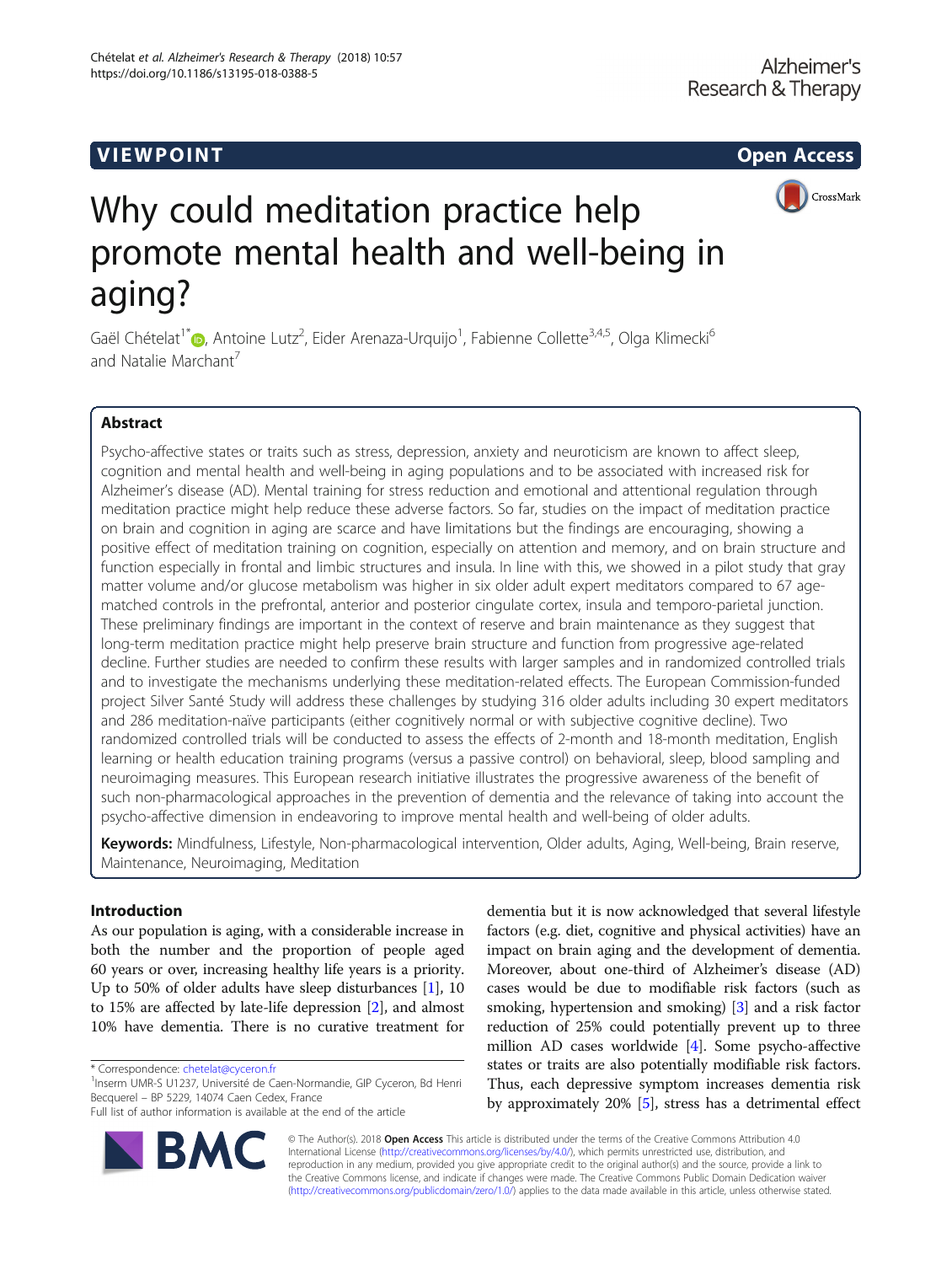on hippocampus integrity [[6\]](#page-2-0), and neuroticism and anxiety are associated with an increased cumulative incidence of dementia [\[7](#page-2-0), [8\]](#page-2-0). These conditions are often associated with sleep difficulties, themselves associated with AD-related pathological processes [[9](#page-2-0), [10\]](#page-2-0). Depression, anxiety, and insomnia, but also subclinical conditions such as stress, worry, sleep disturbances and cognitive decline, deteriorate well-being and mental health of older adults, have a negative impact on brain structure and function, and increase the risk of dementia (Fig. 1), and thus represent a considerable burden for the elderly, their family members and caregivers, and society at large.

Mental training for stress reduction and attention and emotion regulation through meditation practice might help reduce cognitive decline and these adverse psycho-affective factors [\[11](#page-2-0), [12](#page-2-0)]. This training might in turn result in reduced risk or delayed onset of dementia, and more generally in improved quality of life of aging populations [\[13](#page-2-0)] and an increase in healthy life years (Fig. 1).

# Main text

## Brief definition of meditation

The term "meditation" refers to a broad variety of practices. Here we define meditation as a family of complex emotional and attentional regulatory strategies developed for various ends, including the cultivation of well-being and emotional balance [\[14](#page-2-0)]. Secular mindfulness-based meditation is most often used in scientific research. Mindfulness, or attentive presence, consists of cultivating a vigilant awareness of one's own thoughts, actions, emotions and motivations and directly target attention and emotion regulation ability, which is particularly important in the context of aging.

#### Previous studies on meditation in aging populations

Promising evidence exists in older adults that meditation reduces stress, anxiety, depression, insomnia, feelings of loneliness and social exclusion [\[12](#page-2-0), [13](#page-2-0)], and cardiovascular risk factors [[15\]](#page-2-0). Studies on the impact of meditation on

brain and cognition in aging are scarce but the findings are encouraging. They have shown, for example, a positive effect of meditation training on cognition, especially on attention and memory  $[16]$  $[16]$  $[16]$ , known to be particularly sensitive to aging and AD. Yet, further studies are needed, including randomized control trials using large samples to confirm that meditation training improves cognition in older adults as previous studies have limitations [\[17\]](#page-3-0). Meditation training has also been associated with increased telomerase activity in blood cells [[18](#page-3-0)], itself associated with health and longevity. As for the effects on the brain, studies conducted in young and middle-aged adults have shown meditation-related increases in brain structure and function, especially in frontal and limbic structures, as well as in the insula [\[19](#page-3-0), [20\]](#page-3-0). These results are particularly interesting in the context of aging as age-related decreases in cerebral volume and glucose metabolism are known to predominate in the frontal and anterior cingulate cortex and insula. One previous neuroimaging study assessed how meditation practice modulates brain aging from 24 to 77 years old [[21](#page-3-0)]. It showed that gray matter volume reduction with age was less marked in a group of meditation practitioners than in a group of non-meditators [[21](#page-3-0)]. In our lab, we conducted a pilot study comparing magnetic resonance imaging and fluorodesoxyglucose-positron emission tomography (PET) data in six older adult expert Buddhist meditators (> 10,000 h of practice) versus 67 older adult controls. We showed that gray matter volume and/or glucose metabolism was higher in expert meditators than controls in the prefrontal, anterior and posterior cingulate cortex, insula and temporo-parietal junction [\[22\]](#page-3-0). Interestingly, most of these regions also showed the strongest age-related decrease from 20 to 87 years in a cohort of 186 controls [\[22](#page-3-0)], and the temporo-parietal and posterior cingulate cortex are known as being the most sensitive brain regions to early AD-related glucose metabolism changes [\[23\]](#page-3-0). To date, no other study has assessed the effect of meditation on brain glucose metabolism. The findings of this first study are

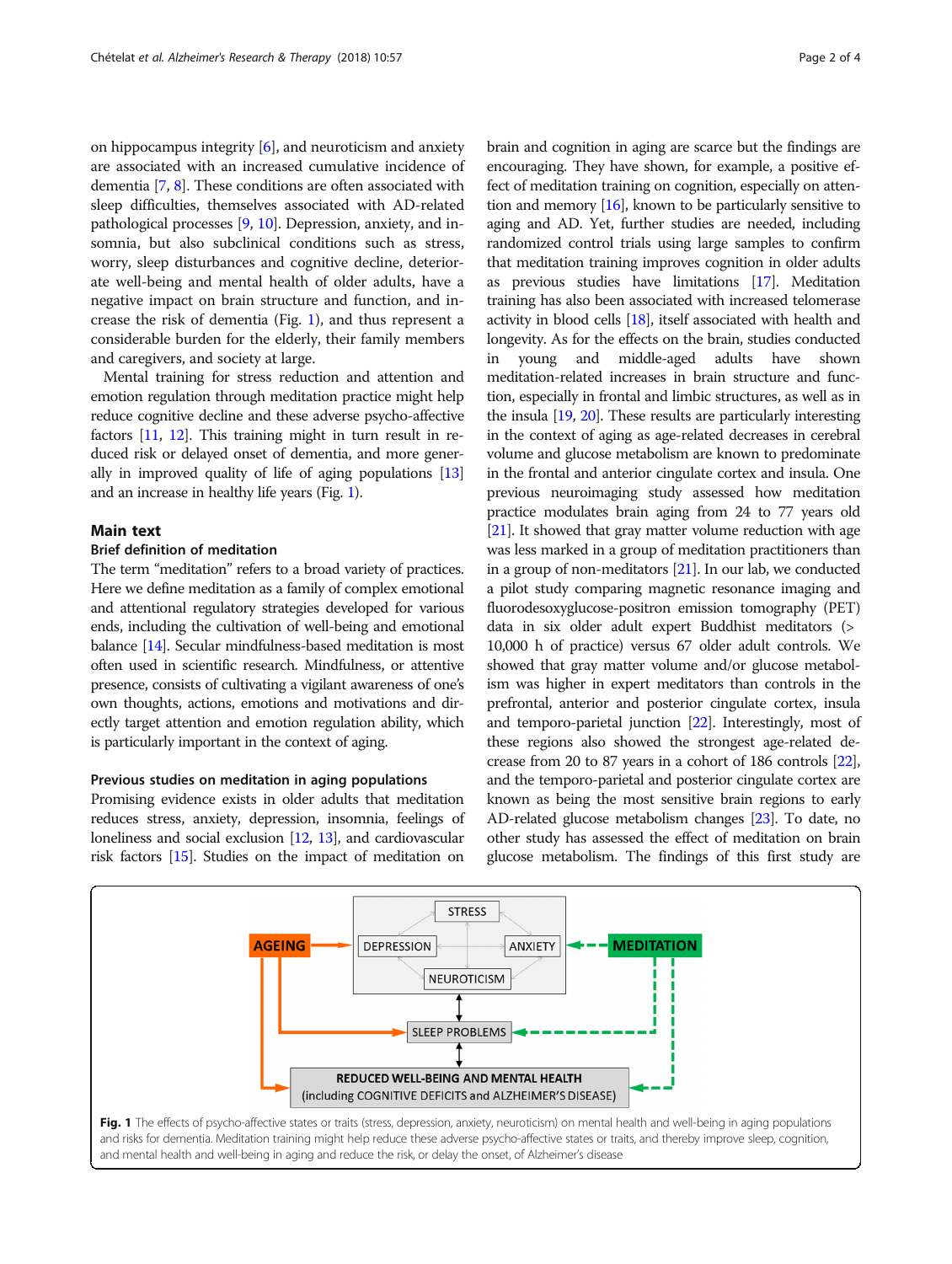<span id="page-2-0"></span>potentially important in the context of reserve, brain maintenance and prevention. Pending replication in a larger sample, they suggest that long-term meditation might help preserve brain structure and function from progressive age-related decline. This could eventually lead to increased brain and cognitive reserve, and reduced risk or delayed onset of dementia in general and AD in particular.

# Future directions and the on-going European Medit-aging project

Further studies with larger cohorts of older adult expert meditators and longitudinal studies assessing the effects of meditation on meditation-naïve older individuals in randomized controlled trials are warranted. Moreover, future research is needed to investigate the mechanisms underlying the effects of meditation, especially in the context of aging and AD.

The European commission has funded a project called Medit-Aging designed to specifically address these challenges (public name Silver Santé Study; [www.silversantes](http://www.silversantestudy.eu)[tudy.eu](http://www.silversantestudy.eu)). The consortium includes ten partners in six European countries. Two randomized controlled trials sponsored by Inserm will be conducted. First, 160 patients with subjective cognitive decline will be randomized to a 2-month mindfulness-based meditation training or a health education program, and behavioral (cognitive, lifestyle and well-being) and blood measures will be performed before and after the intervention as well as 4 months later. Second, 126 cognitively normal older adults will be randomized in three arms (18-month meditation, an English learning program or a passive control condition), and behavioral, blood sampling, sleep and neuroimaging measures will be performed before and after the 18-month intervention. The meditation intervention will teach mindfulness, kindness and compassion-based meditations. Moreover, 30 long-term older adult meditators will be included to help understand the mechanisms.

## Conclusions

Prevention is a priority to reduce the burden of dementia. Promoting changes in lifestyle via non-pharmacological interventions is our best hope toward prevention. Psycho-affective states or traits such as stress, anxiety, depression and neuroticism are known risk factors for dementia, yet they are rarely targeted in preventive non-pharmacological interventions. Indirect evidence, or direct but preliminary reports, indicate that meditation training for stress reduction and emotional and attentional regulation would benefit mental and brain health and well-being in aging populations. Collaborative efforts toward large-scale randomized controlled clinical trials are needed to investigate this prospect, which has led to the launch of the European project Silver Santé Study.

#### Authors' contributions

All authors read and approved the final manuscript.

#### Competing interests

The authors declare that they have no competing interests.

#### Publisher's Note

Springer Nature remains neutral with regard to jurisdictional claims in published maps and institutional affiliations.

#### Author details

<sup>1</sup>Inserm UMR-S U1237, Université de Caen-Normandie, GIP Cyceron, Bd Henri Becquerel - BP 5229, 14074 Caen Cedex, France. <sup>2</sup>Lyon Neuroscience Research Center INSERM U1028, CNRS UMR5292, Lyon 1 University, Lyon, France. <sup>3</sup>GIGA-CRC in Vivo Imaging, University of Liège, Liège, Belgium.<br><sup>4</sup>Psychology and Neuroscience of Cognition, University of Liège, Liège Psychology and Neuroscience of Cognition, University of Liège, Liège, Belgium. <sup>S</sup>Fund for Scientific Research FNRS, 1000 Brussels, Belgium. <sup>6</sup>Swiss Center for Affective Sciences, Department of Medicine and Department of Psychology, University of Geneva, Geneva, Switzerland. <sup>7</sup>University College London, Division of Psychiatry, 6th Floor Maple House, 149 Tottenham Court Road, London W1T 7NF, UK.

#### Published online: 22 June 2018

#### References

- 1. Ohayon MM, Vecchierini M-F. Normative sleep data, cognitive function and daily living activities in older adults in the community. Sleep. 2005;28:981–9.
- Barua A, Ghosh MK, Kar N, Basilio MA. Prevalence of depressive disorders in the elderly. Ann Saudi Med. 2011;31:620–4.
- 3. Norton S, Matthews FE, Barnes DE, Yaffe K, Brayne C. Potential for primary prevention of Alzheimer's disease: an analysis of population-based data. Lancet Neurol. 2014;13:788–94.
- 4. Barnes DE, Yaffe K. The projected effect of risk factor reduction on Alzheimer's disease prevalence. Lancet Neurol. 2011;10:819–28.
- 5. Wilson RS, Barnes LL, Mendes de Leon CF, Aggarwal NT, Schneider JS, Bach J, Pilat J, Beckett LA, Arnold SE, Evans DA, Bennett DA. Depressive symptoms, cognitive decline, and risk of AD in older persons. Neurology. 2002;59:364–70.
- 6. Ricci S, Fuso A, Ippoliti F, Businaro R. Stress-induced cytokines and neuronal dysfunction in Alzheimer's disease. J Alzheimers Dis JAD. 2012;28:11–24.
- 7. Marchant NL, Reed BR, DeCarli CS, Madison CM, Weiner MW, Chui HC, Jagust WJ. Cerebrovascular disease, beta-amyloid, and cognition in aging. Neurobiol Aging. 2012;33:1006.e25–36.
- 8. Zufferey V, Donati A, Popp J, Meuli R, Rossier J, Frackowiak R, Draganski B, von Gunten A, Kherif F. Neuroticism, depression, and anxiety traits exacerbate the state of cognitive impairment and hippocampal vulnerability to Alzheimer's disease. Alzheimers Dement Diagn Assess Dis Monit. 2017;7:107–14.
- 9. Branger P, Arenaza-Urquijo EM, Tomadesso C, Mézenge F, André C, de Flores R, Mutlu J, de La Sayette V, Eustache F, Chételat G, Rauchs G. Relationships between sleep quality and brain volume, metabolism, and amyloid deposition in late adulthood. Neurobiol Aging. 2016;41:107–14.
- 10. Mander BA, Winer JR, Jagust WJ, Walker MP. Sleep: a novel mechanistic pathway, biomarker, and treatment target in the pathology of Alzheimer's disease? Trends Neurosci. 2016;39:552–66.
- 11. Tang Y-Y, Hölzel BK, Posner MI. The neuroscience of mindfulness meditation. Nat Rev Neurosci. 2015;16:213–25.
- 12. Chen KW, Berger CC, Manheimer E, Forde D, Magidson J, Dachman L, Lejuez CW. Meditative therapies for reducing anxiety: a systematic review and meta-analysis of randomized controlled trials. Depress Anxiety. 2012;29:545–62.
- 13. Innes KE, Selfe TK. Meditation as a therapeutic intervention for adults at risk for Alzheimer's disease - potential benefits and underlying mechanisms. Front Psychiatry. 2014;5:40.
- 14. Lutz A, Slagter HA, Dunne JD, Davidson RJ. Attention regulation and monitoring in meditation. Trends in Cognitive Sciences. 2008;12(4):163-169. <https://doi.org/10.1016/j.tics.2008.01.005>. Epub 2008 Mar 10.
- 15. Schneider RH, Grim CE, Rainforth MV, Kotchen T, Nidich SI, Gaylord-King C, Salerno JW, Kotchen JM, Alexander CN. Stress reduction in the secondary prevention of cardiovascular disease: randomized, controlled trial of